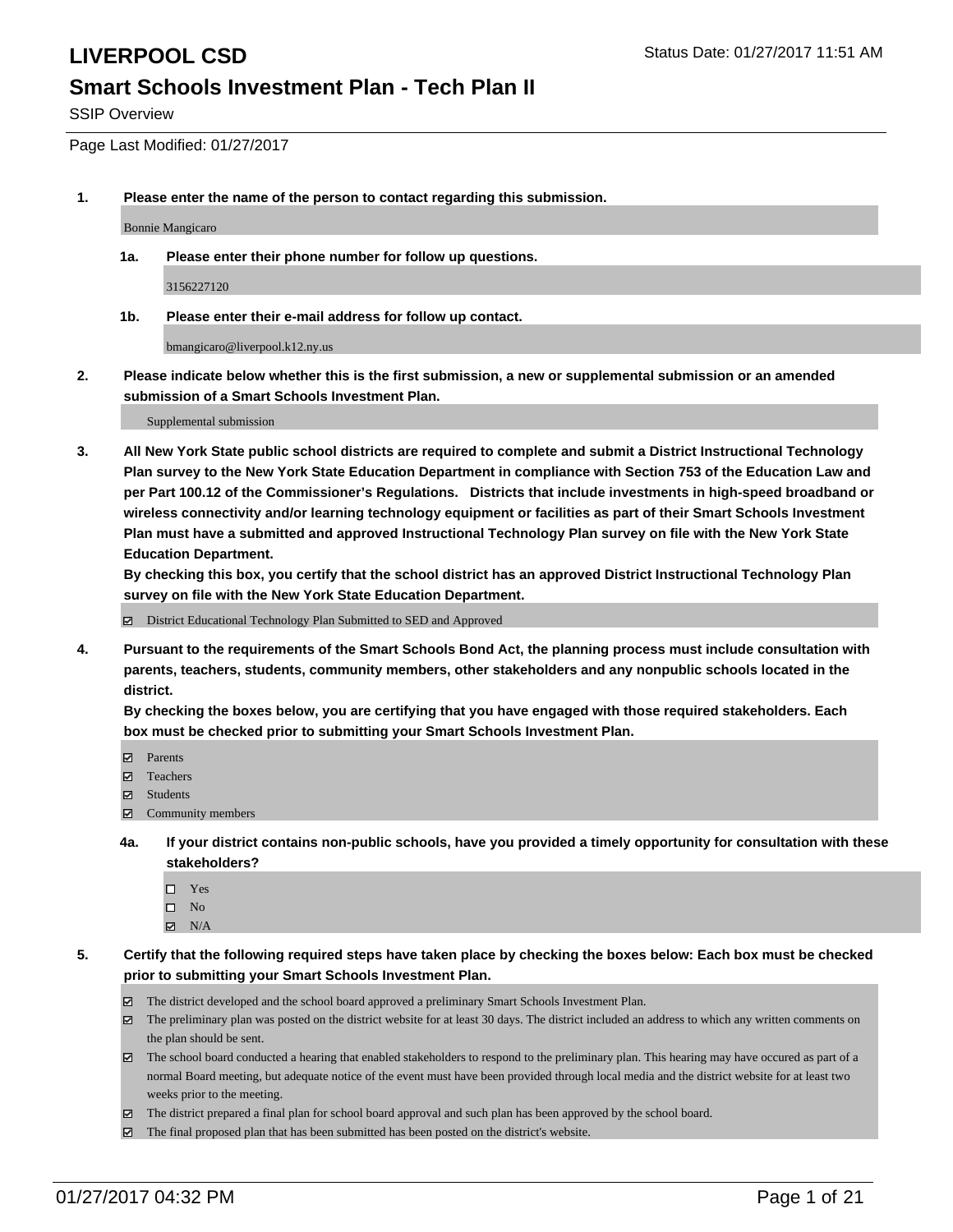SSIP Overview

Page Last Modified: 01/27/2017

**5a. Please upload the proposed Smart Schools Investment Plan (SSIP) that was posted on the district's website, along with any supporting materials. Note that this should be different than your recently submitted Educational Technology Survey. The Final SSIP, as approved by the School Board, should also be posted on the website and remain there during the course of the projects contained therein.**

SSBA2016-17.pdf

**5b. Enter the webpage address where the final Smart Schools Investment Plan is posted. The Plan should remain posted for the life of the included projects.**

https://docs.google.com/document/d/1Z1NvJRmbeUPNBTqeB7aDz-NHKBbGPmVOWjZTt1twxmE/edit

**6. Please enter an estimate of the total number of students and staff that will benefit from this Smart Schools Investment Plan based on the cumulative projects submitted to date.**

8,800

- **7. An LEA/School District may partner with one or more other LEA/School Districts to form a consortium to pool Smart Schools Bond Act funds for a project that meets all other Smart School Bond Act requirements. Each school district participating in the consortium will need to file an approved Smart Schools Investment Plan for the project and submit a signed Memorandum of Understanding that sets forth the details of the consortium including the roles of each respective district.**
	- $\Box$  The district plans to participate in a consortium to partner with other school district(s) to implement a Smart Schools project.
- **8. Please enter the name and 6-digit SED Code for each LEA/School District participating in the Consortium.**

| Partner LEA/District | <b>ISED BEDS Code</b> |
|----------------------|-----------------------|
| (No Response)        | (No Response)         |

**9. Please upload a signed Memorandum of Understanding with all of the participating Consortium partners.**

(No Response)

**10. Your district's Smart Schools Bond Act Allocation is:**

\$5,345,676

**11. Enter the budget sub-allocations by category that you are submitting for approval at this time. If you are not budgeting SSBA funds for a category, please enter 0 (zero.) If the value entered is \$0, you will not be required to complete that survey question.**

|                                       | Sub-           |
|---------------------------------------|----------------|
|                                       | Allocations    |
| School Connectivity                   | $\overline{0}$ |
| Connectivity Projects for Communities | l 0            |
| <b>Classroom Technology</b>           | 1,355,995      |
| Pre-Kindergarten Classrooms           | l 0            |
| Replace Transportable Classrooms      | l 0            |
| High-Tech Security Features           | l 0            |
| Totals:                               | 1,355,995      |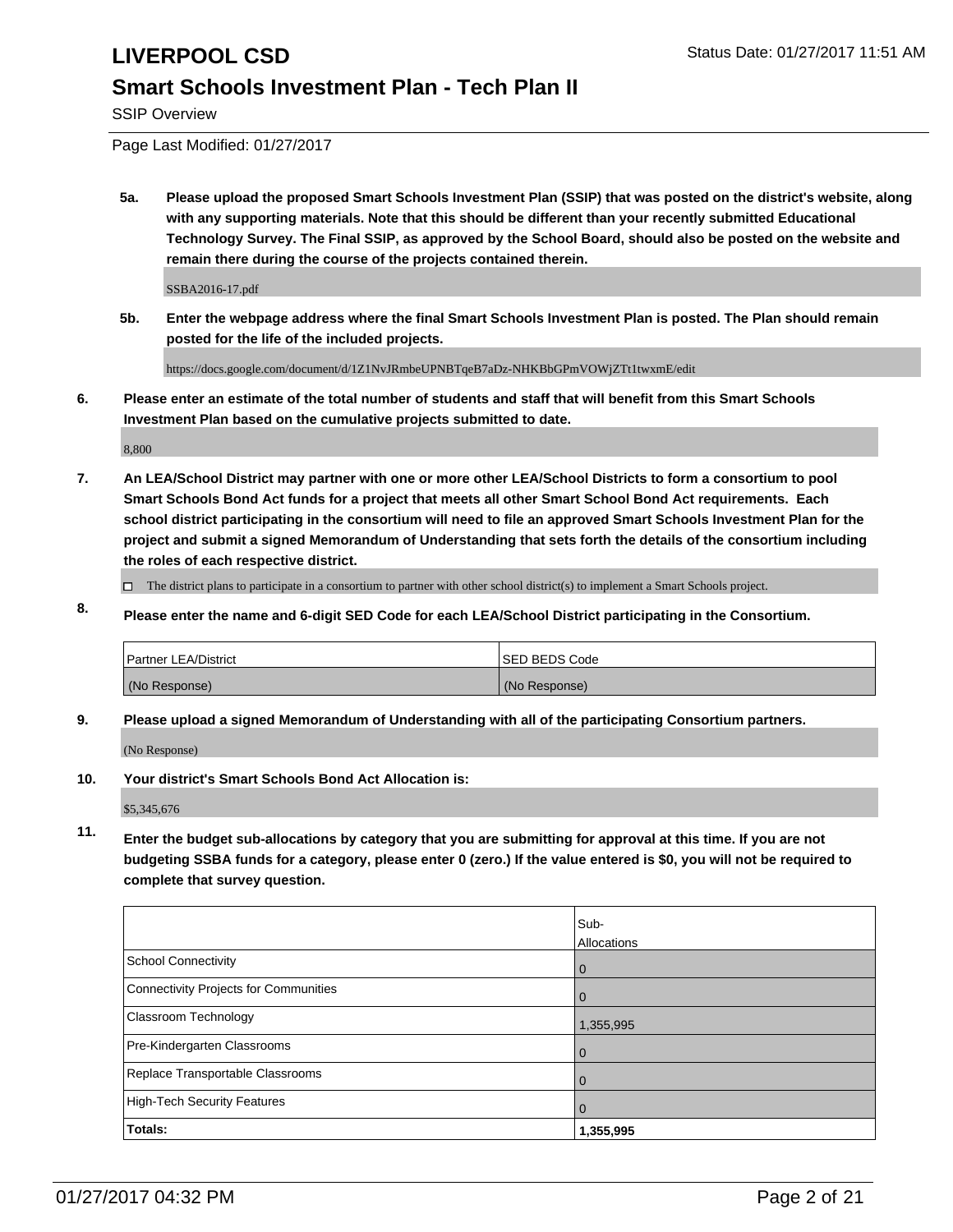School Connectivity

Page Last Modified: 04/25/2016

- **1. In order for students and faculty to receive the maximum benefit from the technology made available under the Smart Schools Bond Act, their school buildings must possess sufficient connectivity infrastructure to ensure that devices can be used during the school day. Smart Schools Investment Plans must demonstrate that:**
	- **sufficient infrastructure that meets the Federal Communications Commission's 100 Mbps per 1,000 students standard currently exists in the buildings where new devices will be deployed, or**
	- **is a planned use of a portion of Smart Schools Bond Act funds, or**
	- **is under development through another funding source.**

**Smart Schools Bond Act funds used for technology infrastructure or classroom technology investments must increase the number of school buildings that meet or exceed the minimum speed standard of 100 Mbps per 1,000 students and staff within 12 months. This standard may be met on either a contracted 24/7 firm service or a "burstable" capability. If the standard is met under the burstable criteria, it must be:**

**1. Specifically codified in a service contract with a provider, and**

**2. Guaranteed to be available to all students and devices as needed, particularly during periods of high demand, such as computer-based testing (CBT) periods.**

**Please describe how your district already meets or is planning to meet this standard within 12 months of plan submission.**

(No Response)

**1a. If a district believes that it will be impossible to meet this standard within 12 months, it may apply for a waiver of this requirement, as described on the Smart Schools website. The waiver must be filed and approved by SED prior to submitting this survey.**

 $\Box$ By checking this box, you are certifying that the school district has an approved waiver of this requirement on file with the New York State Education Department.

**2. Connectivity Speed Calculator (Required)**

|                         | l Number of<br>Students | Multiply by<br>100 Kbps | Divide by 1000   Current Speed<br>to Convert to<br>Reauired<br>Speed in Mb | in Mb            | Expected<br>Speed to be<br>Attained Within   Required<br>12 Months | <b>Expected Date</b><br>l When<br>Speed Will be<br>Met |
|-------------------------|-------------------------|-------------------------|----------------------------------------------------------------------------|------------------|--------------------------------------------------------------------|--------------------------------------------------------|
| <b>Calculated Speed</b> | (No<br>Response)        | (No Response)           | (No<br>Response)                                                           | (No<br>Response) | (No<br>Response)                                                   | l (No<br>Response)                                     |

**3. Describe how you intend to use Smart Schools Bond Act funds for high-speed broadband and/or wireless connectivity projects in school buildings.**

(No Response)

**4. Describe the linkage between the district's District Instructional Technology Plan and the proposed projects. (There should be a link between your response to this question and your response to Question 1 in Part E. Curriculum and Instruction "What are the district's plans to use digital connectivity and technology to improve teaching and learning?)**

(No Response)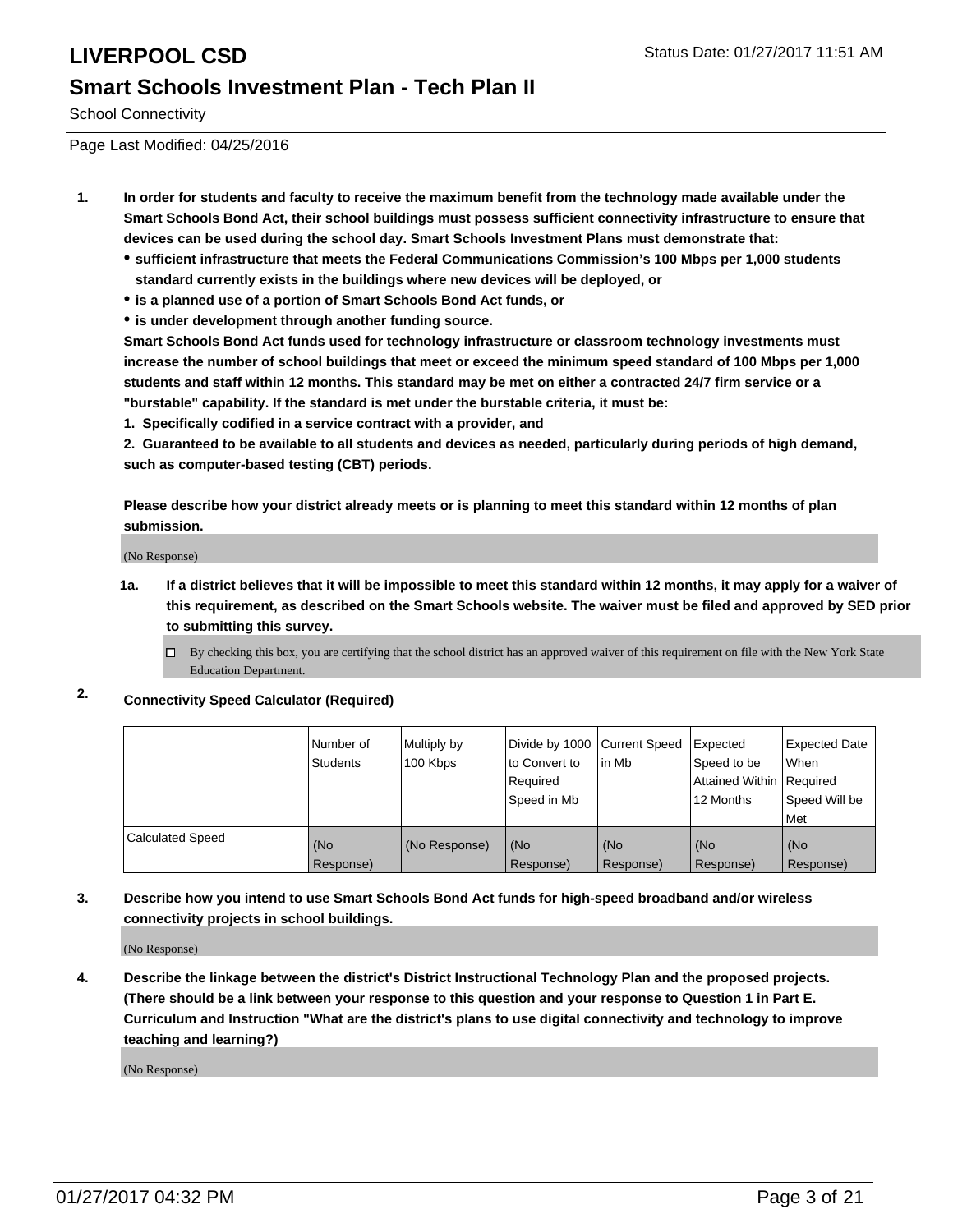# **LIVERPOOL CSD** Status Date: 01/27/2017 11:51 AM **Smart Schools Investment Plan - Tech Plan II**

School Connectivity

Page Last Modified: 04/25/2016

**5. If the district wishes to have students and staff access the Internet from wireless devices within the school building, or in close proximity to it, it must first ensure that it has a robust Wi-Fi network in place that has sufficient bandwidth to meet user demand.**

**Please describe how you have quantified this demand and how you plan to meet this demand.**

(No Response)

**6. As indicated on Page 5 of the guidance, the Office of Facilities Planning will have to conduct a preliminary review of all capital projects, including connectivity projects.**

**Please indicate on a separate row each project number given to you by the Office of Facilities Planning.**

| Project Number |  |
|----------------|--|
|                |  |
| (No Response)  |  |

**7. Certain high-tech security and connectivity infrastructure projects may be eligible for an expedited review process as determined by the Office of Facilities Planning.**

**Was your project deemed eligible for streamlined review?**

(No Response)

**8. Include the name and license number of the architect or engineer of record.**

| <b>Name</b>   | License Number |
|---------------|----------------|
| (No Response) | (No Response)  |

**9. If you are submitting an allocation for School Connectivity complete this table.**

**Note that the calculated Total at the bottom of the table must equal the Total allocation for this category that you entered in the SSIP Overview overall budget.** 

|                                            | Sub-              |
|--------------------------------------------|-------------------|
|                                            | <b>Allocation</b> |
| Network/Access Costs                       | (No Response)     |
| <b>Outside Plant Costs</b>                 | (No Response)     |
| School Internal Connections and Components | (No Response)     |
| <b>Professional Services</b>               | (No Response)     |
| Testing                                    | (No Response)     |
| <b>Other Upfront Costs</b>                 | (No Response)     |
| <b>Other Costs</b>                         | (No Response)     |
| Totals:                                    | 0                 |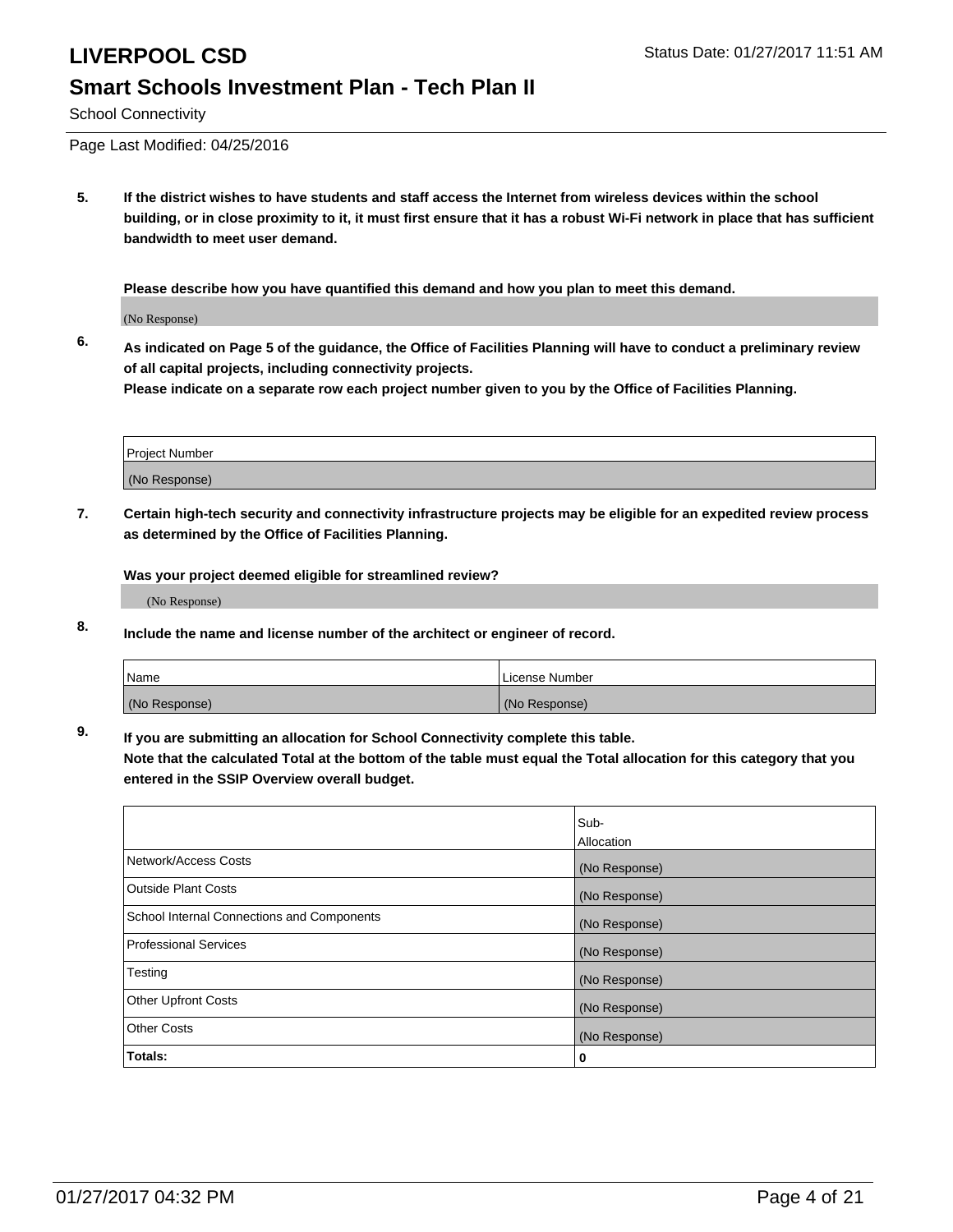School Connectivity

Page Last Modified: 04/25/2016

**10. Please detail the type, quantity, per unit cost and total cost of the eligible items under each sub-category. This is especially important for any expenditures listed under the "Other" category. All expenditures must be eligible for tax-exempt financing to be reimbursed through the SSBA. Sufficient detail must be provided so that we can verify this is the case. If you have any questions, please contact us directly through smartschools@nysed.gov. NOTE: Wireless Access Points should be included in this category, not under Classroom Educational Technology, except those that will be loaned/purchased for nonpublic schools. Add rows under each sub-category for additional items, as needed.**

| Select the allowable expenditure | Item to be purchased | <b>Quantity</b> | Cost per Item | <b>Total Cost</b> |
|----------------------------------|----------------------|-----------------|---------------|-------------------|
| type.                            |                      |                 |               |                   |
| Repeat to add another item under |                      |                 |               |                   |
| each type.                       |                      |                 |               |                   |
| (No Response)                    | (No Response)        | (No Response)   | (No Response) | (No Response)     |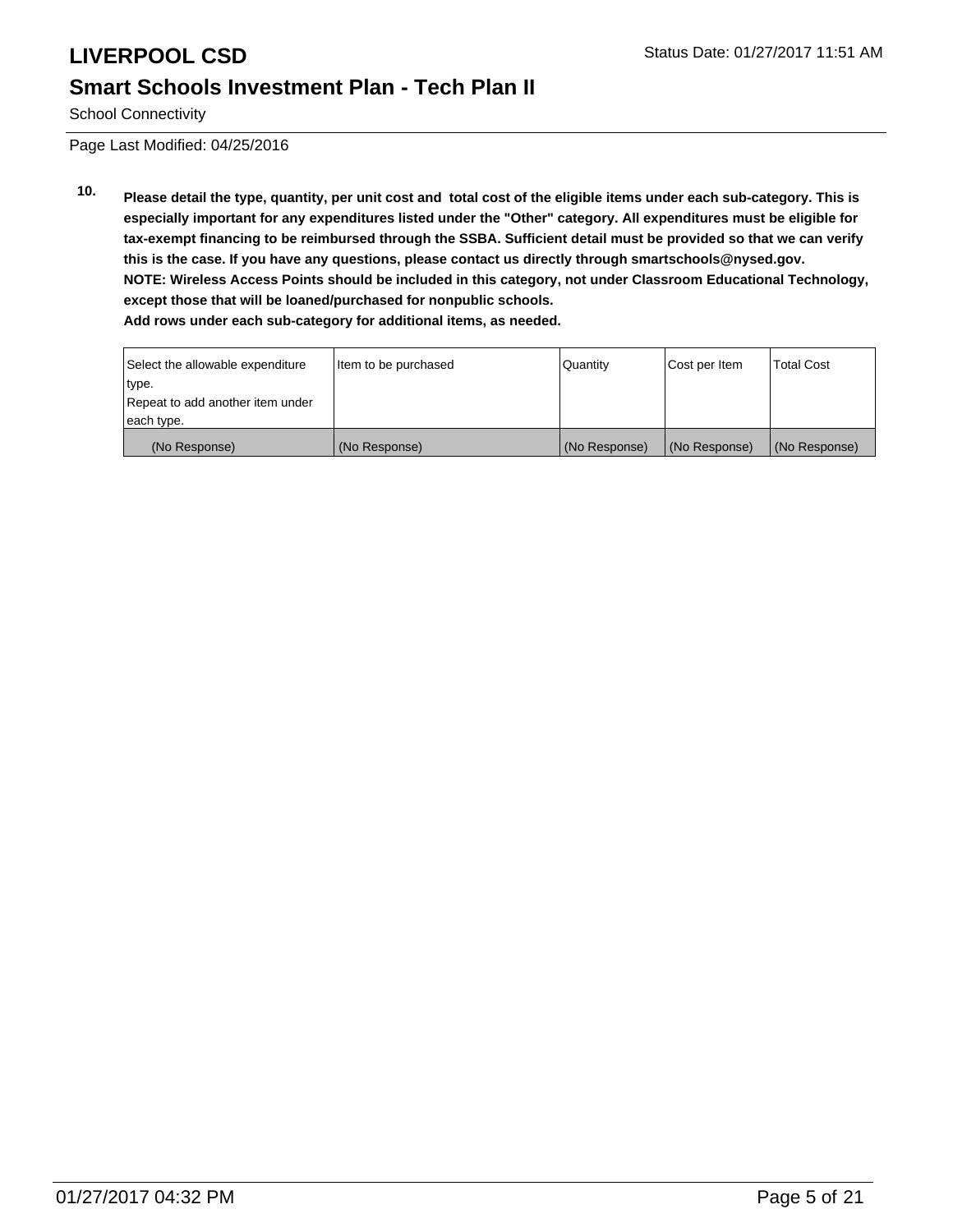Community Connectivity (Broadband and Wireless)

Page Last Modified: 04/25/2016

**1. Describe how you intend to use Smart Schools Bond Act funds for high-speed broadband and/or wireless connectivity projects in the community.**

(No Response)

**2. Please describe how the proposed project(s) will promote student achievement and increase student and/or staff access to the Internet in a manner that enhances student learning and/or instruction outside of the school day and/or school building.**

(No Response)

**3. Community connectivity projects must comply with all the necessary local building codes and regulations (building and related permits are not required prior to plan submission).**

 $\Box$  I certify that we will comply with all the necessary local building codes and regulations.

**4. Please describe the physical location of the proposed investment.**

(No Response)

**5. Please provide the initial list of partners participating in the Community Connectivity Broadband Project, along with their Federal Tax Identification (Employer Identification) number.**

| <b>Project Partners</b> | <b>IFederal ID#</b> |
|-------------------------|---------------------|
| (No Response)           | (No Response)       |

**6. If you are submitting an allocation for Community Connectivity, complete this table. Note that the calculated Total at the bottom of the table must equal the Total allocation for this category that you entered in the SSIP Overview overall budget.**

|                                    | Sub-Allocation |
|------------------------------------|----------------|
| Network/Access Costs               | (No Response)  |
| <b>Outside Plant Costs</b>         | (No Response)  |
| <b>Tower Costs</b>                 | (No Response)  |
| <b>Customer Premises Equipment</b> | (No Response)  |
| <b>Professional Services</b>       | (No Response)  |
| Testing                            | (No Response)  |
| <b>Other Upfront Costs</b>         | (No Response)  |
| <b>Other Costs</b>                 | (No Response)  |
| Totals:                            | 0              |

**7. Please detail the type, quantity, per unit cost and total cost of the eligible items under each sub-category. This is especially important for any expenditures listed under the "Other" category. All expenditures must be capital-bond eligible to be reimbursed through the SSBA. If you have any questions, please contact us directly through smartschools@nysed.gov.**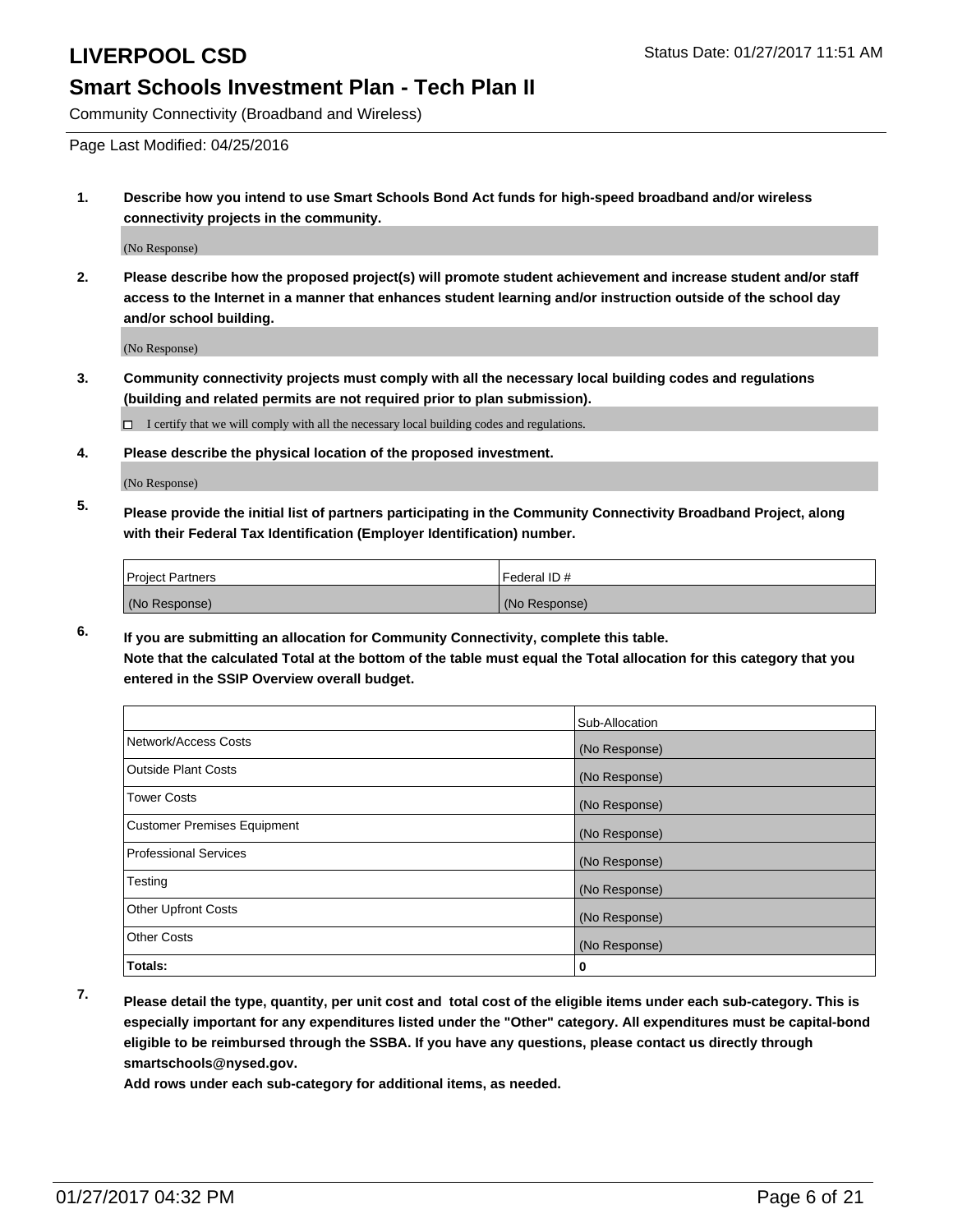Community Connectivity (Broadband and Wireless)

Page Last Modified: 04/25/2016

| Select the allowable expenditure | Item to be purchased | l Quantitv    | Cost per Item | <b>Total Cost</b> |
|----------------------------------|----------------------|---------------|---------------|-------------------|
| type.                            |                      |               |               |                   |
| Repeat to add another item under |                      |               |               |                   |
| each type.                       |                      |               |               |                   |
| (No Response)                    | (No Response)        | (No Response) | (No Response) | (No Response)     |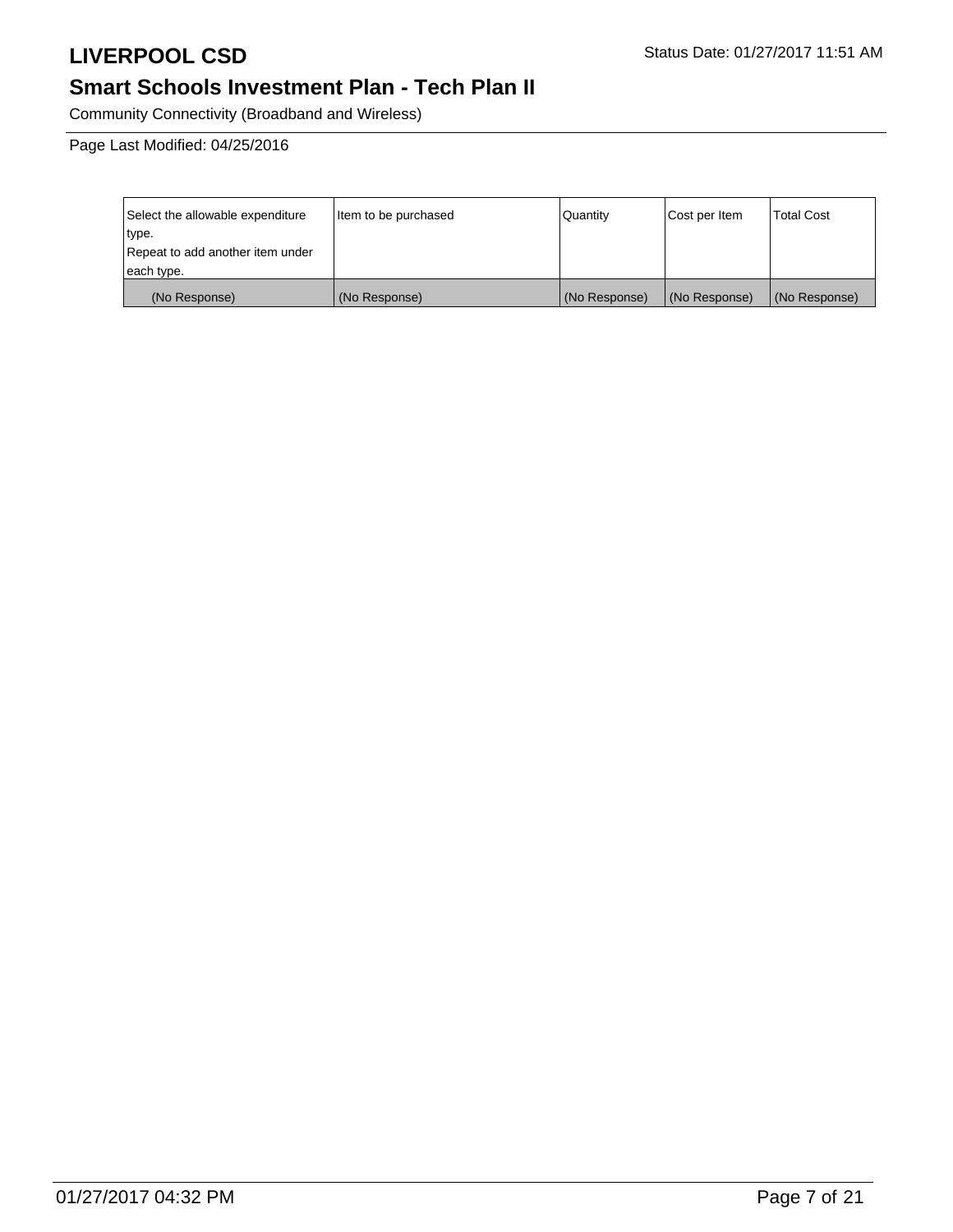Classroom Learning Technology

Page Last Modified: 01/27/2017

**1. In order for students and faculty to receive the maximum benefit from the technology made available under the Smart Schools Bond Act, their school buildings must possess sufficient connectivity infrastructure to ensure that devices can be used during the school day. Smart Schools Investment Plans must demonstrate that sufficient infrastructure that meets the Federal Communications Commission's 100 Mbps per 1,000 students standard currently exists in the buildings where new devices will be deployed, or is a planned use of a portion of Smart Schools Bond Act funds, or is under development through another funding source.**

**Smart Schools Bond Act funds used for technology infrastructure or classroom technology investments must increase the number of school buildings that meet or exceed the minimum speed standard of 100 Mbps per 1,000 students and staff within 12 months. This standard may be met on either a contracted 24/7 firm service or a "burstable" capability. If the standard is met under the burstable criteria, it must be:**

**1. Specifically codified in a service contract with a provider, and**

**2. Guaranteed to be available to all students and devices as needed, particularly during periods of high demand, such as computer-based testing (CBT) periods.**

**Please describe how your district already meets or is planning to meet this standard within 12 months of plan submission.**

The district wireless network has been upgraded to the latest (802.11ac) standard of 1 Gbps wireless. Density of access points has been increased by 115%.

The District will purchase additional bandwidth through local budget.

- **1a. If a district believes that it will be impossible to meet this standard within 12 months, it may apply for a waiver of this requirement, as described on the Smart Schools website. The waiver must be filed and approved by SED prior to submitting this survey.**
	- $\Box$  By checking this box, you are certifying that the school district has an approved waiver of this requirement on file with the New York State Education Department.

## **2. Connectivity Speed Calculator (Required)**

|                         | Number of<br>Students | Multiply by<br>100 Kbps | Divide by 1000 Current Speed<br>to Convert to<br>Required<br>l Speed in Mb | lin Mb | Expected<br>Speed to be<br>Attained Within   Required<br>l 12 Months | <b>Expected Date</b><br><b>When</b><br>Speed Will be<br><b>Met</b> |
|-------------------------|-----------------------|-------------------------|----------------------------------------------------------------------------|--------|----------------------------------------------------------------------|--------------------------------------------------------------------|
| <b>Calculated Speed</b> | 7.200                 | 720,000                 | 720                                                                        | 720    | (No<br>Response)                                                     | l (No<br>Response)                                                 |

**3. If the district wishes to have students and staff access the Internet from wireless devices within the school building, or in close proximity to it, it must first ensure that it has a robust Wi-Fi network in place that has sufficient bandwidth to meet user demand.**

**Please describe how you have quantified this demand and how you plan to meet this demand.**

The district wireless network has been upgraded to the latest (802.11ac) standard of 1 Gbps wireless. Density of access points has been increased by 115%.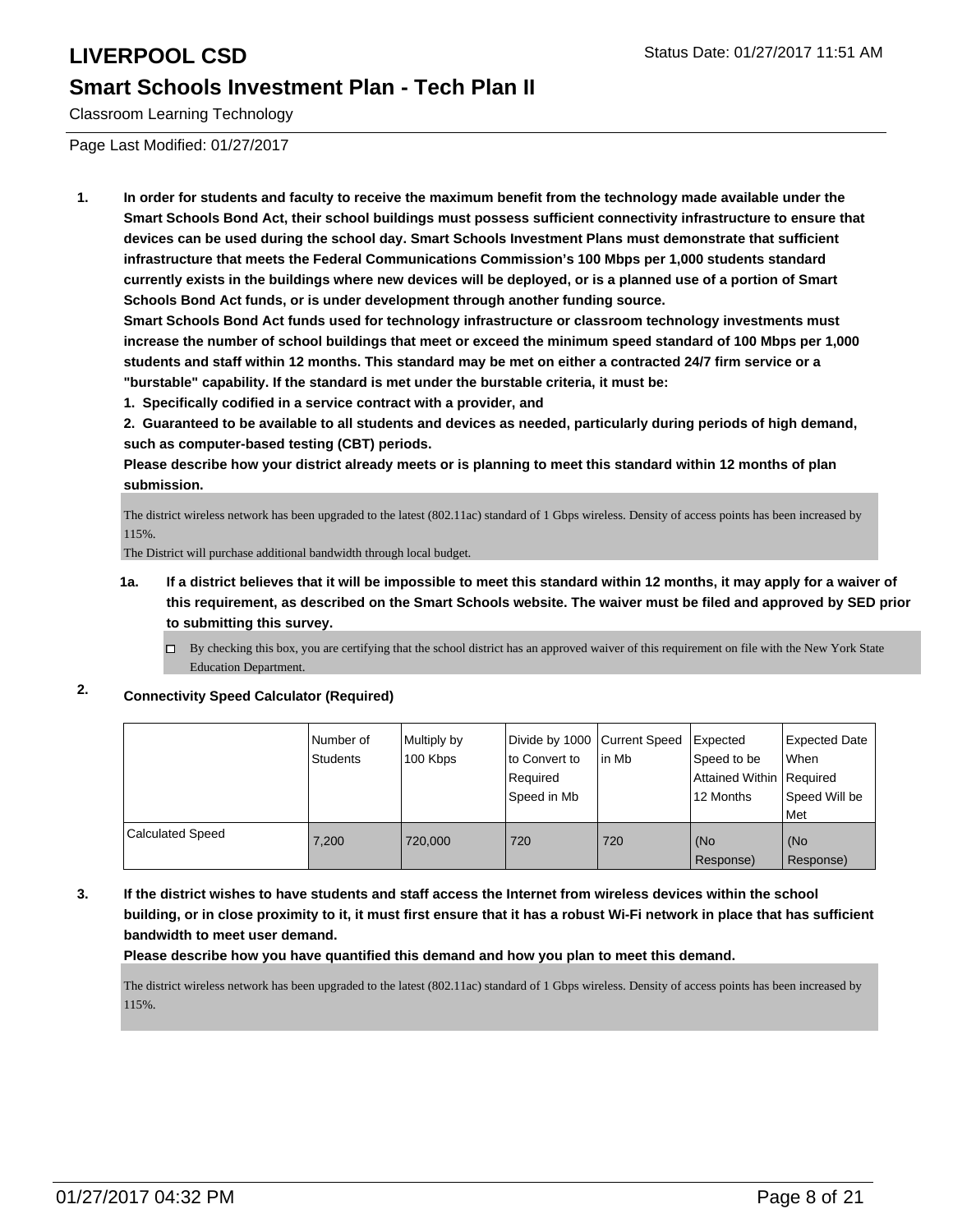Classroom Learning Technology

Page Last Modified: 01/27/2017

**4. All New York State public school districts are required to complete and submit an Instructional Technology Plan survey to the New York State Education Department in compliance with Section 753 of the Education Law and per Part 100.12 of the Commissioner's Regulations.**

**Districts that include educational technology purchases as part of their Smart Schools Investment Plan must have a submitted and approved Instructional Technology Plan survey on file with the New York State Education Department.**

- By checking this box, you are certifying that the school district has an approved Instructional Technology Plan survey on file with the New York State Education Department.
- **5. Describe the devices you intend to purchase and their compatibility with existing or planned platforms or systems. Specifically address the adequacy of each facility's electrical, HVAC and other infrastructure necessary to install and support the operation of the planned technology.**

Desktop computers are 21.5" iMacs with minimum specification of i5 processor with 1Tb storage. These desktops with be located in the Middle School Tech Ed classrooms and will be replacing end of life units - 30 each in the classrooms.

Laptops - High School will be replacing existing end of life Macbooks with MacAirs with a minimum specification of 1.66Ghz processor with 256Gb storage.

Laptops - Elementary Labs are replacing some of the end of life laptops with with MacAirs with a minimum specification of 1.66Ghz processor with 256Gb storage and adding Asus Chromebook with minimun specification of 11.6" screen and 4Gbs memory.

iPads - Special Education students through out the District meeting the minimum specification of 9.4", 64Gb.

As each device is a replacement of existing devices there will be no impact on any infrastructure in the district. Chromebooks will be replacing laptops that have reached their end of life.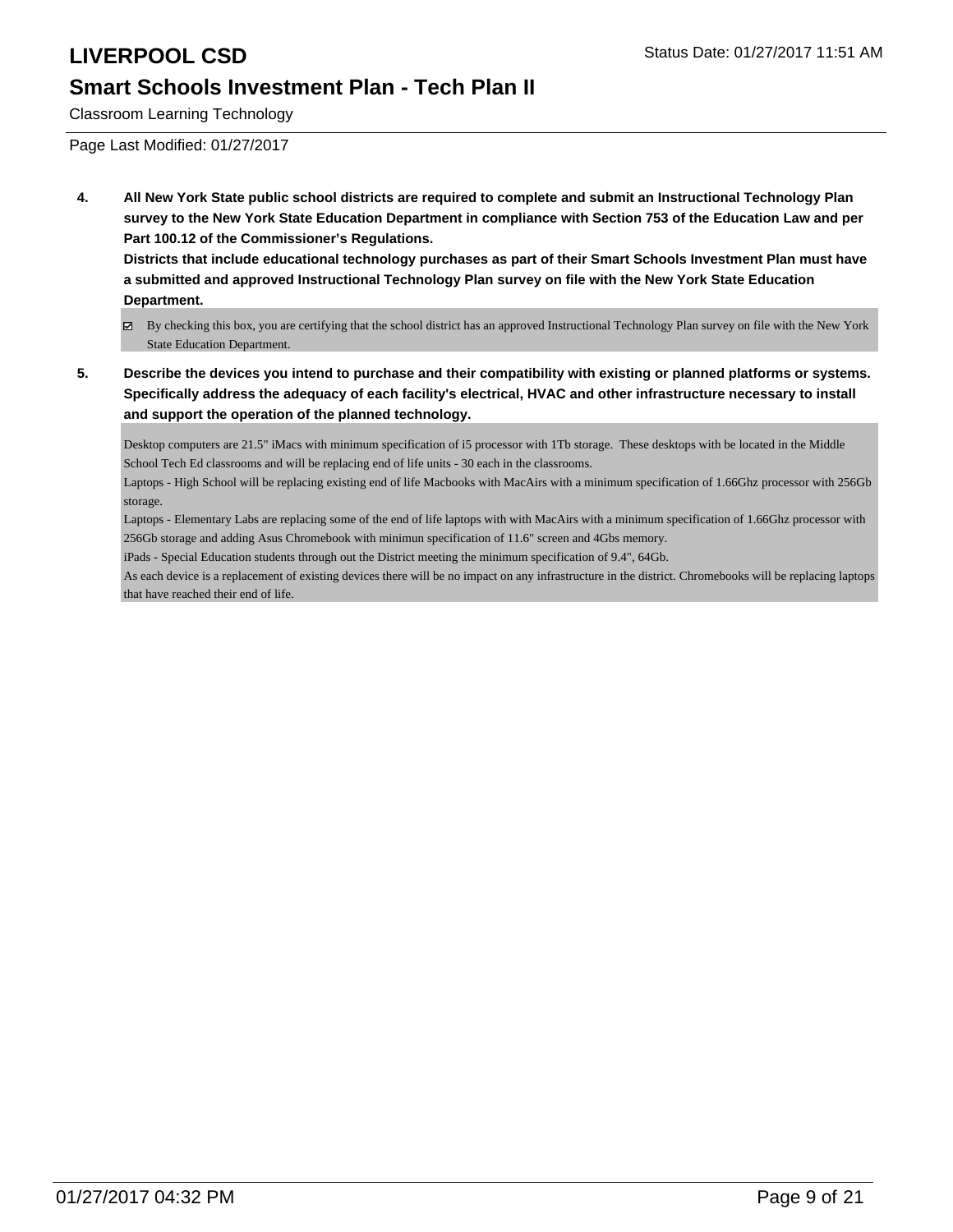Classroom Learning Technology

Page Last Modified: 01/27/2017

- **6. Describe how the proposed technology purchases will:**
	- **> enhance differentiated instruction;**
	- **> expand student learning inside and outside the classroom;**
	- **> benefit students with disabilities and English language learners; and**
	- **> contribute to the reduction of other learning gaps that have been identified within the district.**

**The expectation is that districts will place a priority on addressing the needs of students who struggle to succeed in a rigorous curriculum. Responses in this section should specifically address this concern and align with the district's Instructional Technology Plan (in particular Question 2 of E. Curriculum and Instruction: "Does the district's instructional technology plan address the needs of students with disabilities to ensure equitable access to instruction, materials and assessments?" and Question 3 of the same section: "Does the district's instructional technology plan address the provision of assistive technology specifically for students with disabilities to ensure access to and participation in the general curriculum?"**

Teachers are expected to differentiate their instruction for their students. Students employ technology daily and use a variety of tools to demonstrate a deep understanding on content. There are many explanations for the varying degree of technology that takes place in schools including availability, access, reliability, teacher competence and confidence, technology funding and support. The use of Smart School Bond Act will: Enhance Differentiated Instruction

Google Apps for Education (GAFE) by its very nature helps with differentiating instruction. Teachers have developed lessons that use the collaborative and assistive features of GAFE, especially Google Classroom, to ensure all students are learning appropriately to their level.. Purchases for the phase of the SMART Bond Act will expand this through bringing appropriate technology to students, this includes the use of Chromebooks as well as Macbook Airs for the higher grade levels that are able to utilize Google Chrome browser as well as the full suite of Creativity Apps the district has invested in already.

Expand student learning inside and outside the classroom

GAFE similarly makes learning inside and outside the classroom more accessible to both students and their parents. Teachers use web based applications like Google Classroom and Google Expeditions to bring learning home. The increased use of Google Classroom, Khan Academy, and collaborative projects within GAFE further bring learning to the students where they are, in and out of the classroom. Benefit Students with Disabilities and English language learners

The recommendation for Assistive Technology is recommended at a CSE meeting. The Special Education staff support students with disabilities and make use of the variety of assistive technology tools that are developed for use with Google Chrome and Google Apps for Education. The use of iPads and numerous Apps dedicated to students with disabilities and English language learners will allow this to be available to a more students individually rather than a shared use device. Technologies for both Chromebooks and iPads include speech to text and text to speech applications, language leveling, the ability to enlarge print, simplify web pages, word prediction support, and access to a variety of word processing programs. These tools provide all of our students with the ability to fully participate in classroom learning activities. As needed, students are provided with audio versions of books on Chromebooks or iPads.

Contribute to the reduction of other learning gaps that have been identified within the district.

The district has a student data coordinator that provides summary of formative and summative data for all students. Building leaders and teachers meet on a regular basis to discuss student data, student progress and to identify services needed. Teachers collaborate to discuss individual student services to insure providers are working together and avoiding duplication of services in order to enable students to meet academic achievement standards. This RTI program is enhanced by technology and is crucial in meeting individual student needs.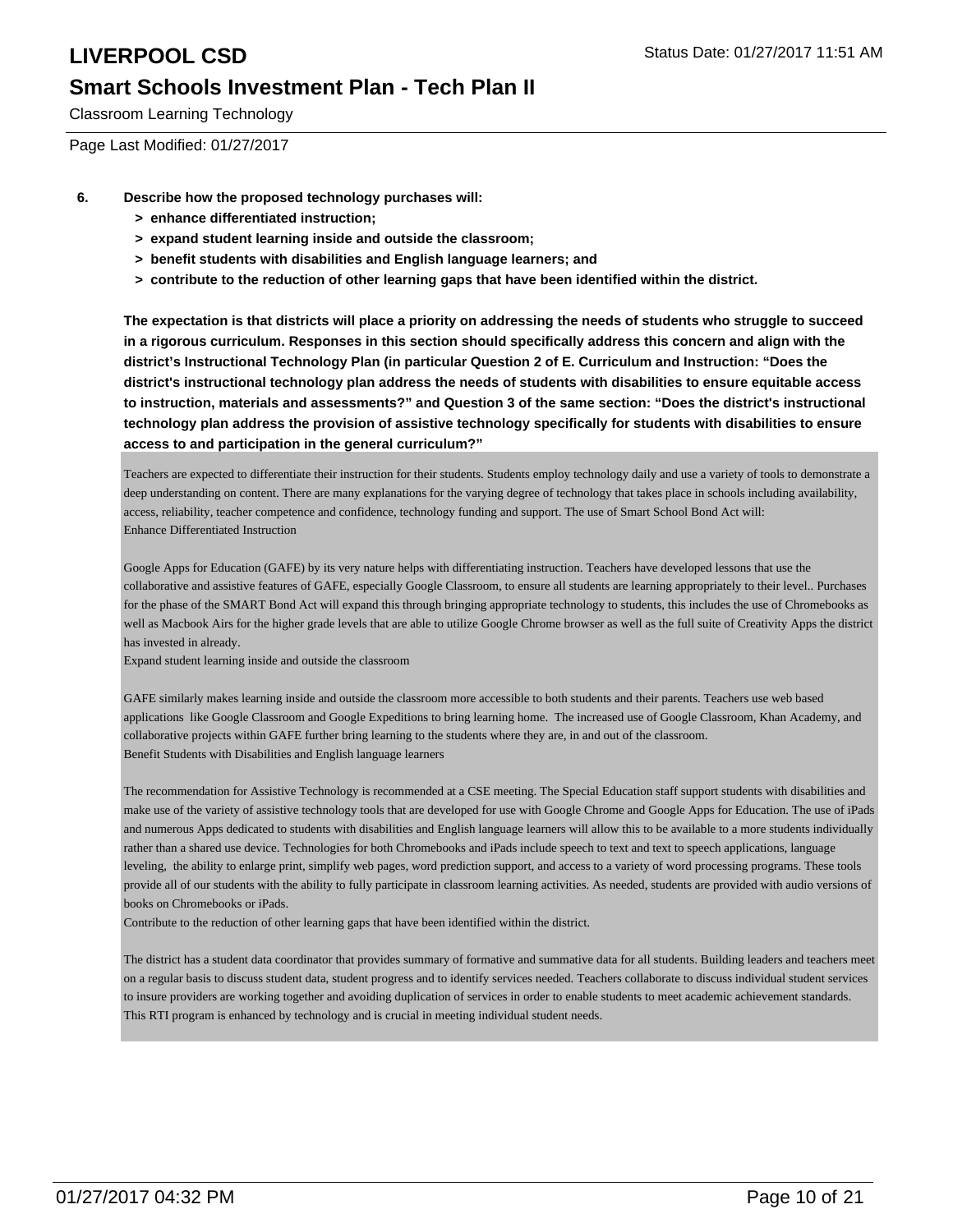Classroom Learning Technology

Page Last Modified: 01/27/2017

**7. Where appropriate, describe how the proposed technology purchases will enhance ongoing communication with parents and other stakeholders and help the district facilitate technology-based regional partnerships, including distance learning and other efforts.**

Liverpool will continue to use and expand Google Apps for Education(GAFE). The expanded use of Chromebooks will allow for students and parents to have access to cloud based documents and teacher made tutorials thereby enhancing parent communication. In addition, Google classroom and google expeditions will enhance on line and flipped classrooms.

The middle school desktops will be used for virtual field trips with professionals in the STEM field.

The District will have this year the vBrick Solution which allows live webcasting, video conference and flip classroom learning. The devices that will be purchased through SSBA will take advantage of the dynamic nature of vBrick cloud rev. to enhance school to home learning and communication.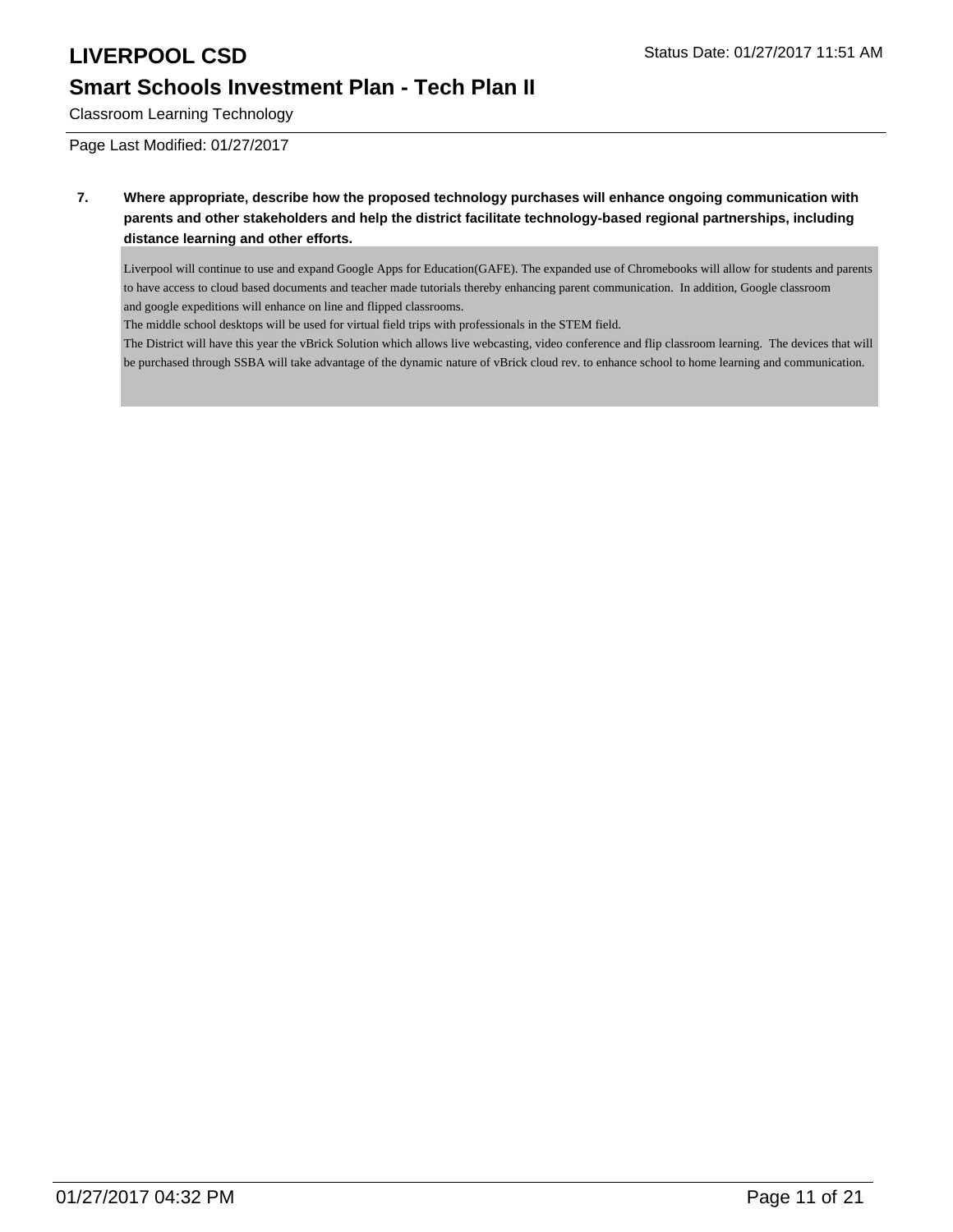Classroom Learning Technology

Page Last Modified: 01/27/2017

## **8. Describe the district's plan to provide professional development to ensure that administrators, teachers and staff can employ the technology purchased to enhance instruction successfully.**

**Note: This response should be aligned and expanded upon in accordance with your district's response to Question 1 of F. Professional Development of your Instructional Technology Plan: "Please provide a summary of professional development offered to teachers and staff, for the time period covered by this plan, to support technology to enhance teaching and learning. Please include topics, audience and method of delivery within your summary."**

The District Technology Advisory Team consists of the following subcommittees: Planning and Policy, Research and Design, Technology Standards, and Professional Development, as well as a Technology Plan subcommittee which is responsible for this document. The committee consisted of Curriculum Directors, Asst. Supt. for Support Services and Curriculum, Instruction and Assessment, Teachers, Non-Instructional Staff, Technology Staff, Library Media Specialists, Community and Parent members. As a subcommittee of the District Technology Advisory Team, members attended meetings, webinars and work sessions between January 15, 2015 and February 12, 2015 to review and discuss the various components of the plan.

During these meetings, rich discussions took place regarding the definition of instructional technology in our schools, engaging staff and students with technology, developing graduates who are college and career ready for varied post-high school and work settings and occupations, as well as topics including Bring Your Own Device (BYOD), flipped classrooms, blended classrooms and instruction, and how best to utilize existing and new technology resources in the next four years. The District established an implementation plan for the next phases of technology training and acquisition that includes objectives for each area keeping student success at the center of the plan. This technology strategic plan is intended to integrate with Liverpool's educational initiatives, as well as to support our District's vision, mission and beliefs. The plan was developed from the strong stance, supported by research, that technology can significantly enhance the teaching and learning environment. Furthermore, technology is seen as a critical component of our efforts to adequately prepare our students. This technology plan defines the vision and objectives for continuing to move our students and Liverpool's learning community forward in the 21st century. The committee members recognized the following points for moving forward to support the vision, mission and goals:

• Expanding the technology tools available in the district

• Working towards a hybrid 1 to 1 infrastructure

• Exploring project/problem-based learning

• Matching computer resources to instruction, curriculum, and assessment requirements

• Providing professional development in various formats and timeframes for instructional and non-instructional staff

• Providing both the tools and leadership to move toward a paperless learning and office environment

• Expanding Google Apps for Education use in the district.

Buildings create technology professional development plans to be implemented during the half day training sessions, as well as during after school sessions, and planning period sessions. The topics include website development, use of hardware, software, and apps, as well as integration of technology with assessment and instruction.

Liverpool staff, including teachers, librarians, TATS and technology personnel, participate as Turnkey Trainers for District technology initiatives, effectively and creatively using Chromebooks, iPads, and apps in the dissemination of information and instruction, use of projector and cell phones. These Turnkey Trainers provide in-district professional development trainings for K-12 teachers and administrators in structured formats that include faculty meeting presentations, conference day training sessions, peer coaching during scheduled and requested sessions, mentor program training, and summer sessions, as well as after school help desk and/or training sessions.

The Turnkey Trainers hold monthly meetings to learn and review new technologies relating to instructional software and hardware. The Trainers are expected to return to their buildings to share knowledge and skills, to train and provide the staff with informed and innovative technology practices that should model research-based strategies, and to assist with troubleshooting these practices. Scheduled training sessions are coordinated at each school with the building principal.

In addition, professional development activities are provided by the District and by the individual schools as part of professional development sessions to support the District Goals for achievement and technology experiences:

• K-12 Workshops on Superintendent's Conference Days

• K-12 Workshops on District Professional Development Days

- Building Level Workshops to support Building Goals established by the School Excellence Teams (SET)
- K-12 Mentor-Mentee Program
- K-12 New Teacher Induction Program
- Grade Level/ Departmental Workshops
- Summer Technology Workshops to support curriculum, instruction, and assessment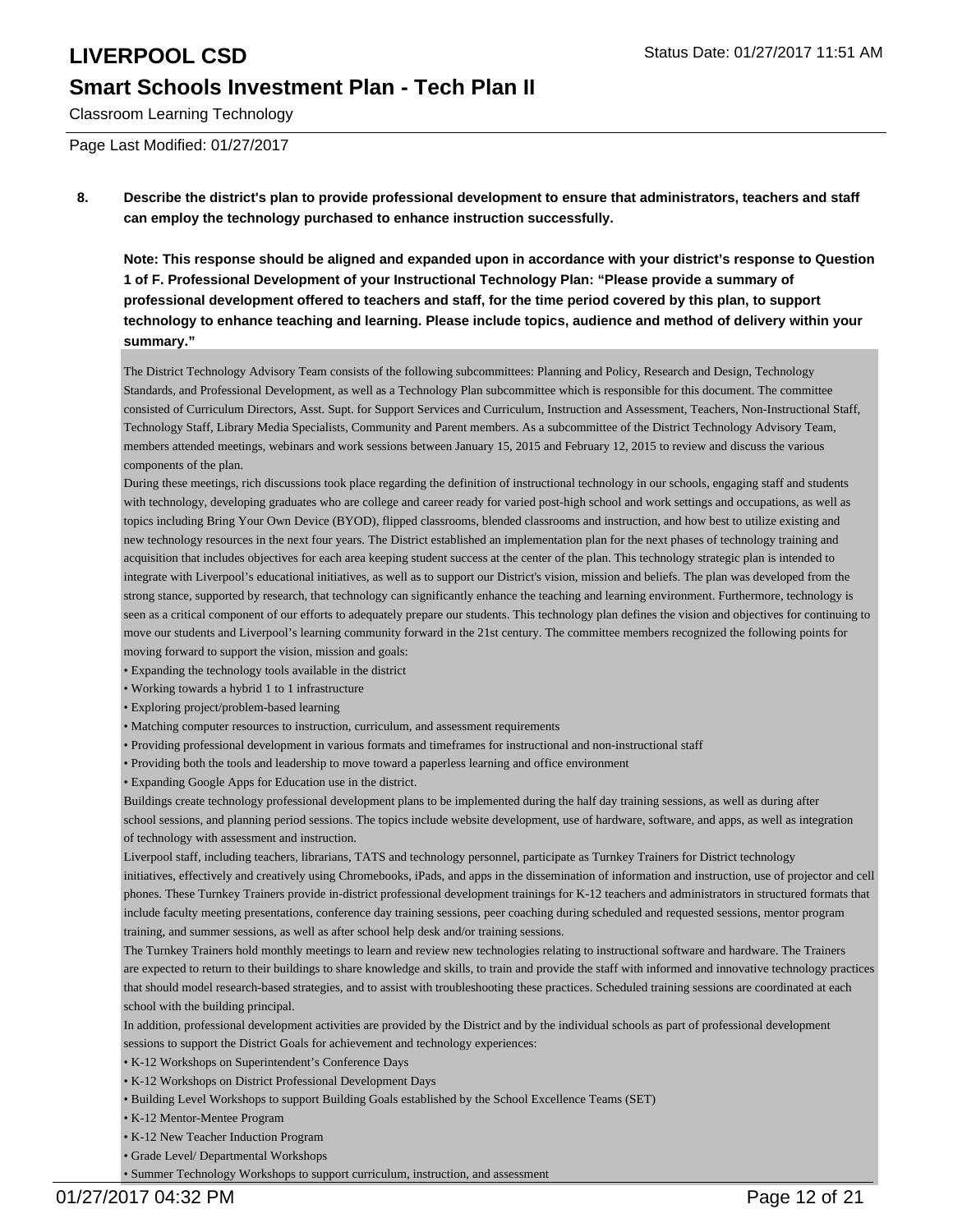Classroom Learning Technology

## Page Last Modified: 01/27/2017

Needs assessments have been used to gather information and perceptions from the Liverpool staff to ascertain their levels of technology expertise, their instructional needs for technology training, and their awareness of the skills students will need to perform as 21st century learners and thinkers.

The 21st century skills as outlined in Appendix A are the centerpiece of the Partnership for 21st Century Skills (www.p21.org) and have been used in developing the technology plan as one step in the preparation of college and career ready students.

**9. Districts must contact the SUNY/CUNY teacher preparation program that supplies the largest number of the district's new teachers to request advice on innovative uses and best practices at the intersection of pedagogy and educational technology.**

 $\boxtimes$  By checking this box, you certify that you have contacted the SUNY/CUNY teacher preparation program that supplies the largest number of your new teachers to request advice on these issues.

**9a. Please enter the name of the SUNY or CUNY Institution that you contacted.**

SUNY Oswego

**9b. Enter the primary Institution phone number.**

315-312-2102

**9c. Enter the name of the contact person with whom you consulted and/or will be collaborating with on innovative uses of technology and best practices.**

Pamela Michel

**10. A district whose Smart Schools Investment Plan proposes the purchase of technology devices and other hardware must account for nonpublic schools in the district.**

**Are there nonpublic schools within your school district?**

Yes  $\boxtimes$  No

**See:**

**11. Nonpublic Classroom Technology Loan Calculator**

**The Smart Schools Bond Act provides that any Classroom Learning Technology purchases made using Smart Schools funds shall be lent, upon request, to nonpublic schools in the district. However, no school district shall be required to loan technology in amounts greater than the total obtained and spent on technology pursuant to the Smart Schools Bond Act and the value of such loan may not exceed the total of \$250 multiplied by the nonpublic school enrollment in the base year at the time of enactment.**

**http://www.p12.nysed.gov/mgtserv/smart\_schools/docs/Smart\_Schools\_Bond\_Act\_Guidance\_04.27.15\_Final.pdf.**

|                                       | 1. Classroom<br>Technology<br>Sub-allocation | 2. Public<br>Enrollment<br>$(2014 - 15)$                                                      | 3. Nonpublic<br>l Enrollment<br>(2014-15) | l 4. Sum of<br>Public and<br>Nonpublic<br>l Enrollment | 5. Total Per<br>Pupil Sub-<br>lallocation | 6. Total<br>Nonpublic Loan<br>Amount |
|---------------------------------------|----------------------------------------------|-----------------------------------------------------------------------------------------------|-------------------------------------------|--------------------------------------------------------|-------------------------------------------|--------------------------------------|
| Calculated Nonpublic Loan<br>l Amount |                                              | (No Response)   (No Response)   (No Response)   (No Response)   (No Response)   (No Response) |                                           |                                                        |                                           |                                      |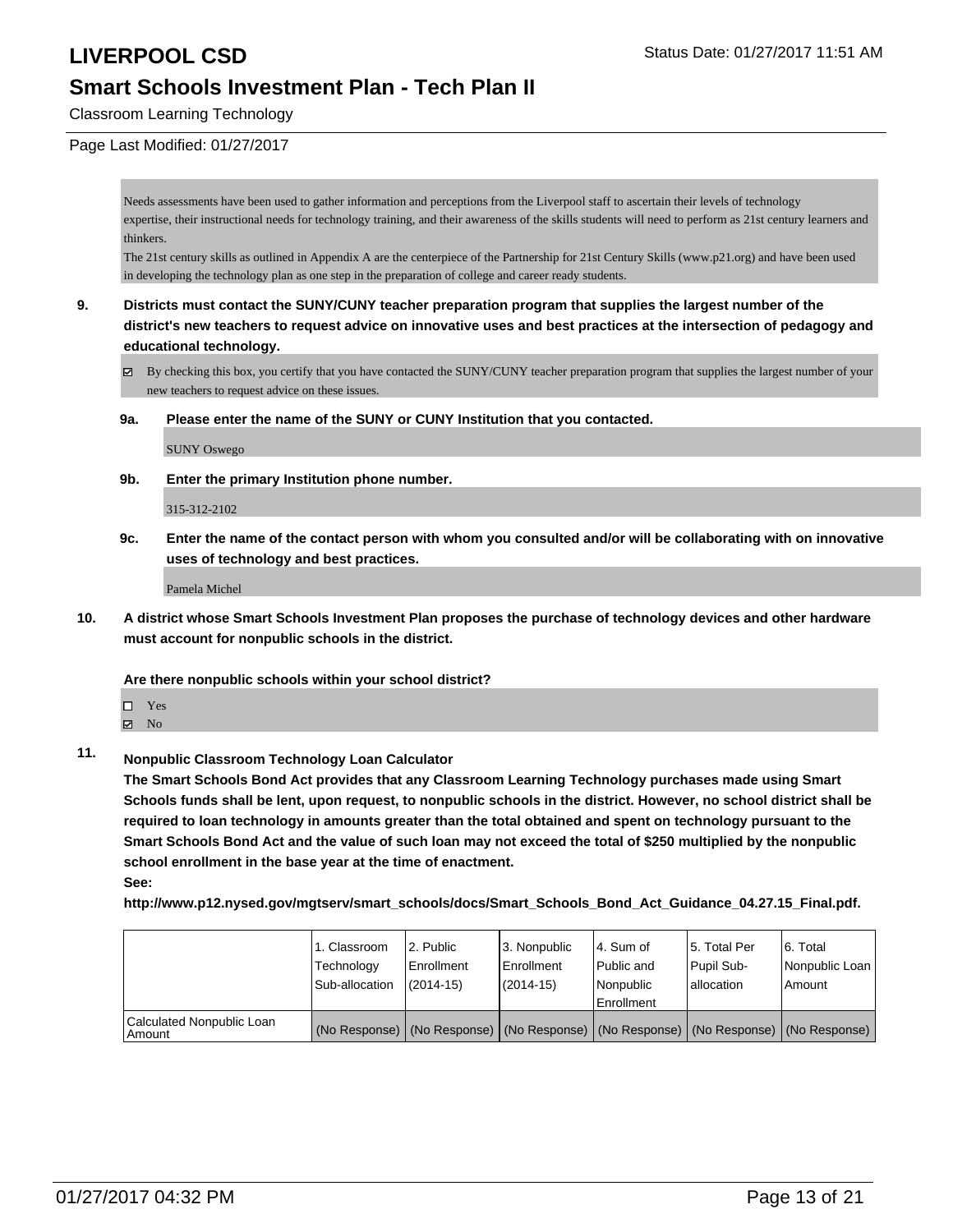Classroom Learning Technology

Page Last Modified: 01/27/2017

**12. To ensure the sustainability of technology purchases made with Smart Schools funds, districts must demonstrate a long-term plan to maintain and replace technology purchases supported by Smart Schools Bond Act funds. This sustainability plan shall demonstrate a district's capacity to support recurring costs of use that are ineligible for Smart Schools Bond Act funding such as device maintenance, technical support, Internet and wireless fees, maintenance of hotspots, staff professional development, building maintenance and the replacement of incidental items. Further, such a sustainability plan shall include a long-term plan for the replacement of purchased devices and equipment at the end of their useful life with other funding sources.**

 $\boxtimes$  By checking this box, you certify that the district has a sustainability plan as described above.

- **13. Districts must ensure that devices purchased with Smart Schools Bond funds will be distributed, prepared for use, maintained and supported appropriately. Districts must maintain detailed device inventories in accordance with generally accepted accounting principles.**
	- By checking this box, you certify that the district has a distribution and inventory management plan and system in place.
- **14. If you are submitting an allocation for Classroom Learning Technology complete this table. Note that the calculated Total at the bottom of the table must equal the Total allocation for this category that you entered in the SSIP Overview overall budget.**

|                         | Sub-Allocation |
|-------------------------|----------------|
| Interactive Whiteboards | 0              |
| Computer Servers        | 0              |
| Desktop Computers       | 126,800        |
| <b>Laptop Computers</b> | 1,102,632      |
| <b>Tablet Computers</b> | 89,600         |
| Other Costs             | 36,963         |
| <b>Totals:</b>          | 1,355,995      |

**15. Please detail the type, quantity, per unit cost and total cost of the eligible items under each sub-category. This is especially important for any expenditures listed under the "Other" category. All expenditures must be capital-bond eligible to be reimbursed through the SSBA. If you have any questions, please contact us directly through smartschools@nysed.gov.**

**Please specify in the "Item to be Purchased" field which specific expenditures and items are planned to meet the district's nonpublic loan requirement, if applicable.**

**NOTE: Wireless Access Points that will be loaned/purchased for nonpublic schools should ONLY be included in this category, not under School Connectivity, where public school districts would list them.**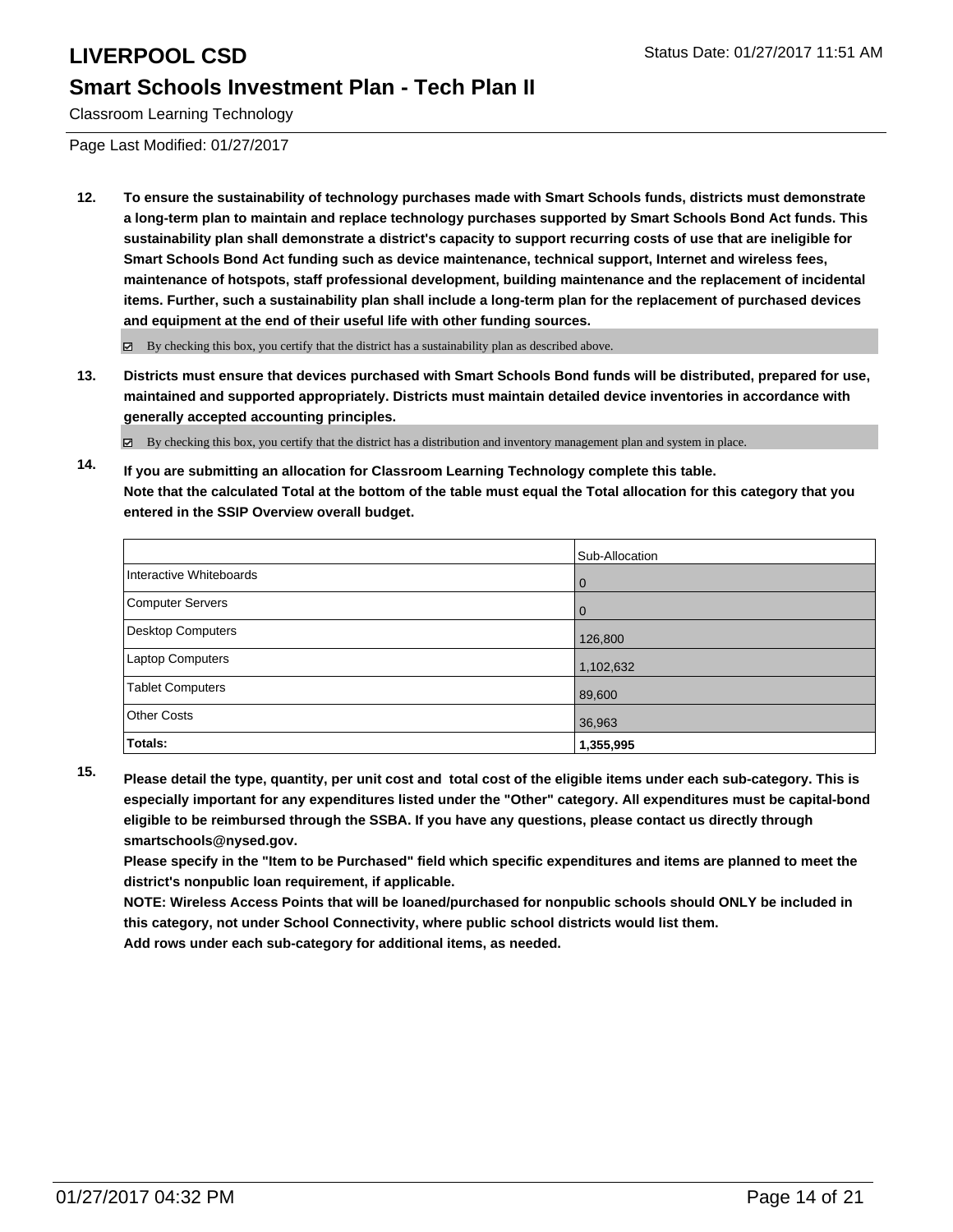Classroom Learning Technology

Page Last Modified: 01/27/2017

| Select the allowable expenditure<br>type. | Item to be Purchased    | Quantity | Cost per Item | <b>Total Cost</b> |
|-------------------------------------------|-------------------------|----------|---------------|-------------------|
| Repeat to add another item under          |                         |          |               |                   |
| each type.                                |                         |          |               |                   |
| <b>Desktop Computers</b>                  | iMac Desktops           | 90       | 1,408         | 126,800           |
| <b>Laptop Computers</b>                   | Macbook Air (11')       | 938      | 849           | 796,362           |
| <b>Laptop Computers</b>                   | Chromebooks             | 1230     | 249           | 306.270           |
| <b>Tablet Computers</b>                   | iPads/cases             | 200      | 448           | 89,600            |
| <b>Other Costs</b>                        | <b>Chromebook Carts</b> | 37       | 999           | 36,963            |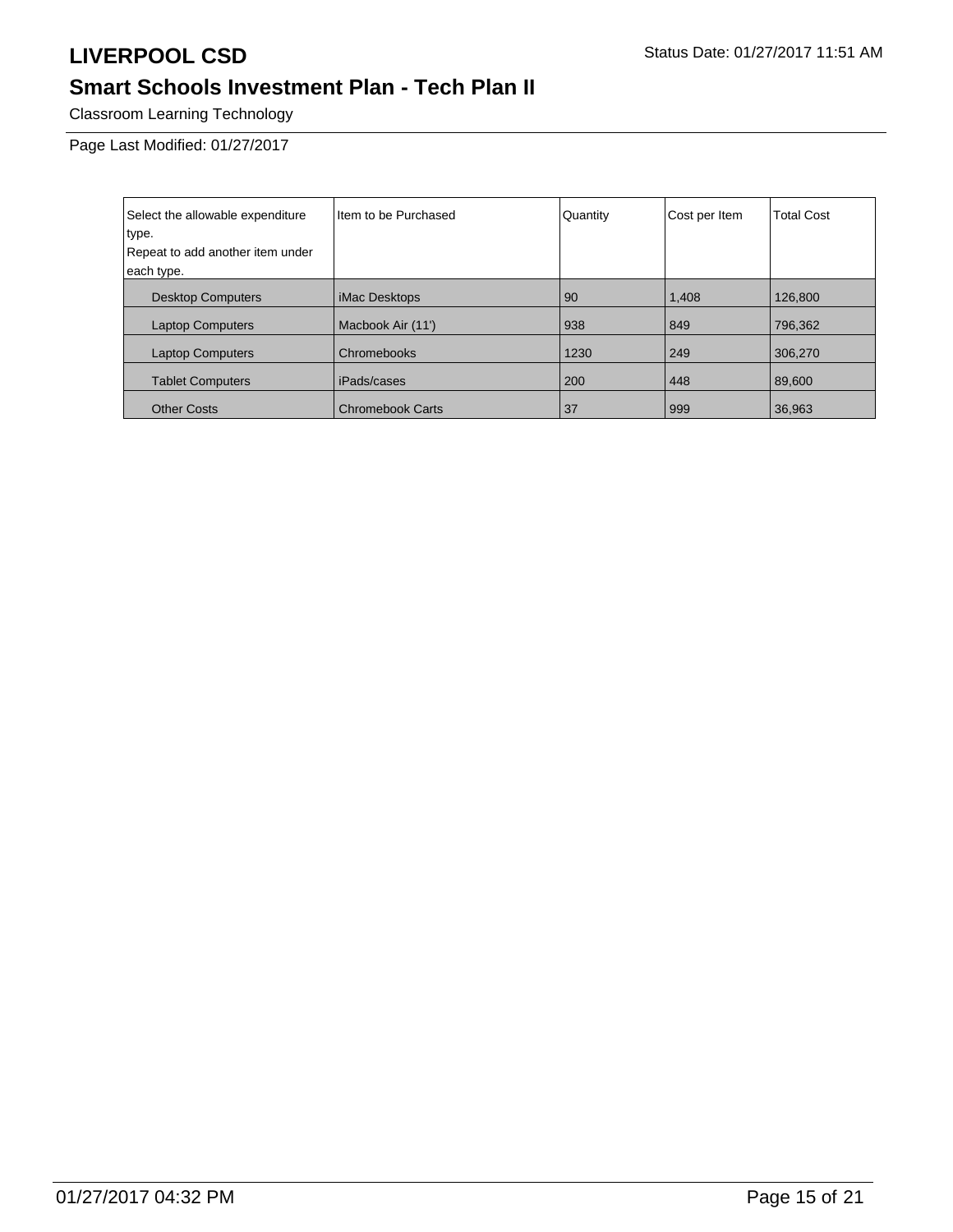Pre-Kindergarten Classrooms

Page Last Modified: 01/27/2017

**1. Provide information regarding how and where the district is currently serving pre-kindergarten students and justify the need for additional space with enrollment projections over 3 years.**

(No Response)

- **2. Describe the district's plan to construct, enhance or modernize education facilities to accommodate prekindergarten programs. Such plans must include:**
	- **Specific descriptions of what the district intends to do to each space;**
	- **An affirmation that pre-kindergarten classrooms will contain a minimum of 900 square feet per classroom;**
	- **The number of classrooms involved;**
	- **The approximate construction costs per classroom; and**
	- **Confirmation that the space is district-owned or has a long-term lease that exceeds the probable useful life of the improvements.**

(No Response)

**3. Smart Schools Bond Act funds may only be used for capital construction costs. Describe the type and amount of additional funds that will be required to support ineligible ongoing costs (e.g. instruction, supplies) associated with any additional pre-kindergarten classrooms that the district plans to add.**

(No Response)

**4. All plans and specifications for the erection, repair, enlargement or remodeling of school buildings in any public school district in the State must be reviewed and approved by the Commissioner. Districts that plan capital projects using their Smart Schools Bond Act funds will undergo a Preliminary Review Process by the Office of Facilities Planning.**

**Please indicate on a separate row each project number given to you by the Office of Facilities Planning.**

| Project Number |  |  |
|----------------|--|--|
| (No Response)  |  |  |

**5. If you have made an allocation for Pre-Kindergarten Classrooms, complete this table.**

**Note that the calculated Total at the bottom of the table must equal the Total allocation for this category that you entered in the SSIP Overview overall budget.**

|                                          | Sub-Allocation |
|------------------------------------------|----------------|
| Construct Pre-K Classrooms               | (No Response)  |
| Enhance/Modernize Educational Facilities | (No Response)  |
| Other Costs                              | (No Response)  |
| Totals:                                  |                |

**6. Please detail the type, quantity, per unit cost and total cost of the eligible items under each sub-category. This is especially important for any expenditures listed under the "Other" category. All expenditures must be capital-bond eligible to be reimbursed through the SSBA. If you have any questions, please contact us directly through smartschools@nysed.gov.**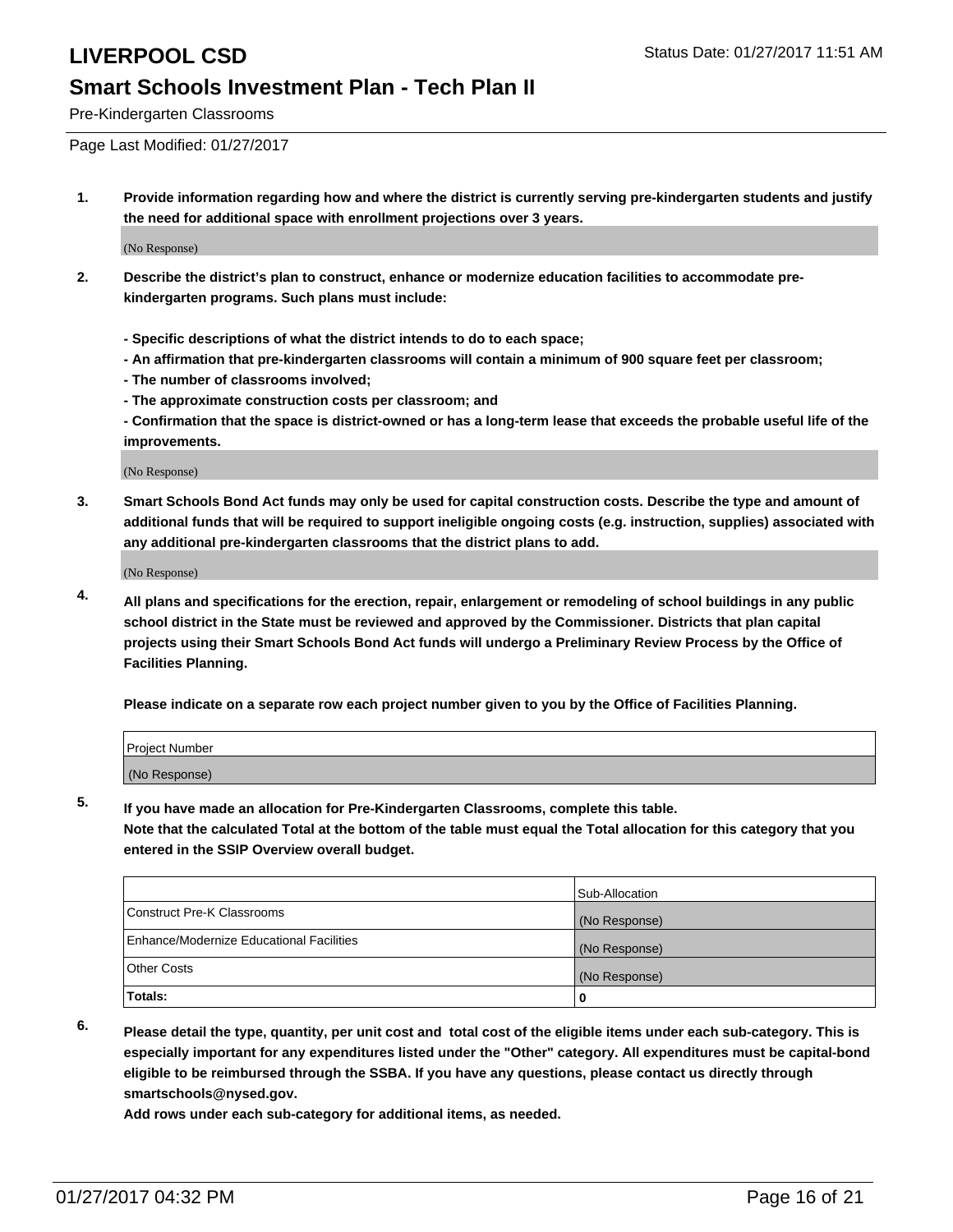# **LIVERPOOL CSD** Status Date: 01/27/2017 11:51 AM

# **Smart Schools Investment Plan - Tech Plan II**

Pre-Kindergarten Classrooms

Page Last Modified: 01/27/2017

| Select the allowable expenditure | Item to be purchased | Quantity      | Cost per Item | <b>Total Cost</b> |
|----------------------------------|----------------------|---------------|---------------|-------------------|
| type.                            |                      |               |               |                   |
| Repeat to add another item under |                      |               |               |                   |
| each type.                       |                      |               |               |                   |
| (No Response)                    | (No Response)        | (No Response) | (No Response) | (No Response)     |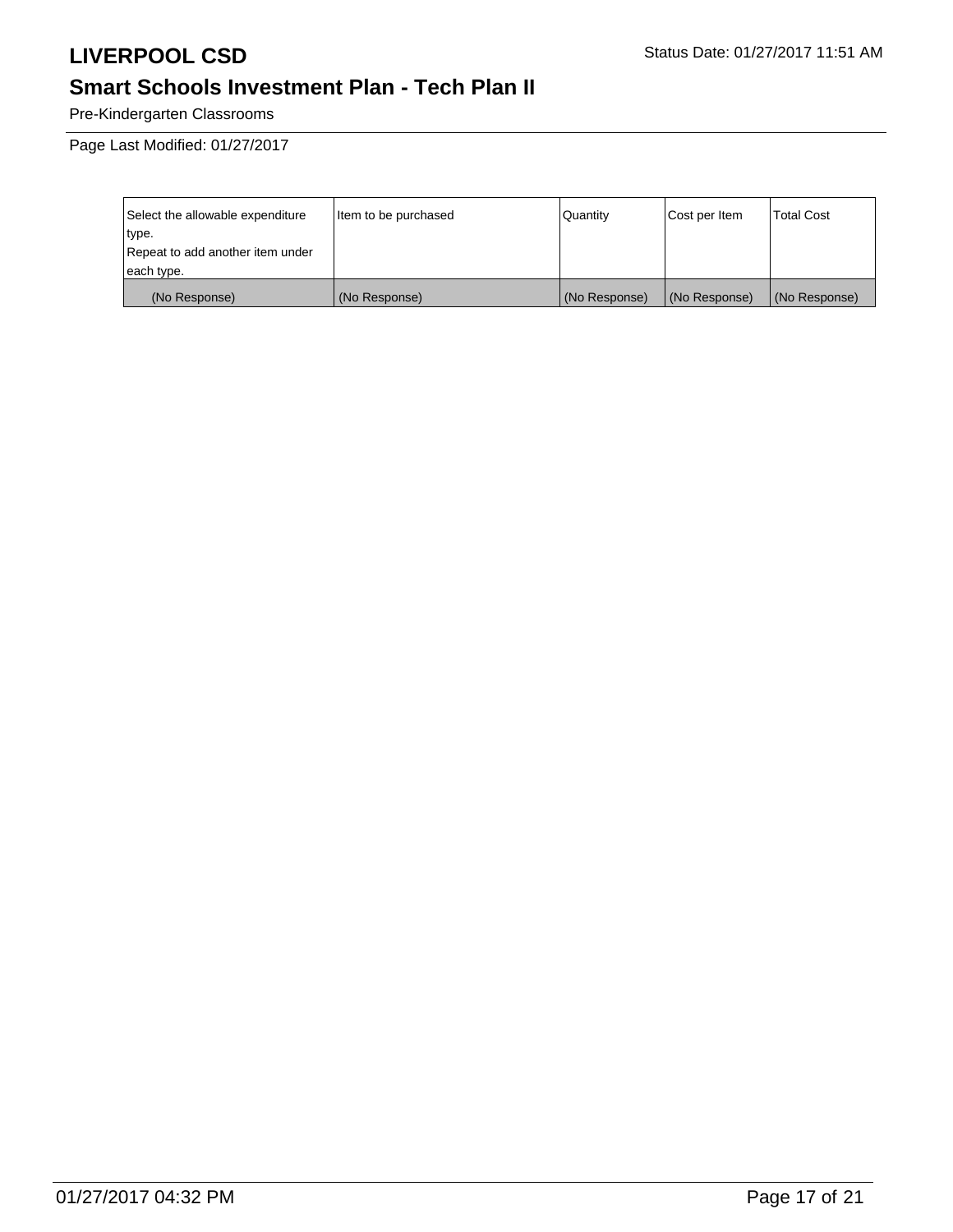Replace Transportable Classrooms

Page Last Modified: 01/27/2017

**1. Describe the district's plan to construct, enhance or modernize education facilities to provide high-quality instructional space by replacing transportable classrooms.**

(No Response)

**2. All plans and specifications for the erection, repair, enlargement or remodeling of school buildings in any public school district in the State must be reviewed and approved by the Commissioner. Districts that plan capital projects using their Smart Schools Bond Act funds will undergo a Preliminary Review Process by the Office of Facilities Planning.**

**Please indicate on a separate row each project number given to you by the Office of Facilities Planning.**

| <b>Project Number</b> |  |
|-----------------------|--|
| (No Response)         |  |

**3. For large projects that seek to blend Smart Schools Bond Act dollars with other funds, please note that Smart Schools Bond Act funds can be allocated on a pro rata basis depending on the number of new classrooms built that directly replace transportable classroom units.**

**If a district seeks to blend Smart Schools Bond Act dollars with other funds describe below what other funds are being used and what portion of the money will be Smart Schools Bond Act funds.**

(No Response)

**4. If you have made an allocation for Replace Transportable Classrooms, complete this table. Note that the calculated Total at the bottom of the table must equal the Total allocation for this category that you entered in the SSIP Overview overall budget.**

|                                                | Sub-Allocation |
|------------------------------------------------|----------------|
| Construct New Instructional Space              | (No Response)  |
| Enhance/Modernize Existing Instructional Space | (No Response)  |
| <b>Other Costs</b>                             | (No Response)  |
| Totals:                                        |                |

**5. Please detail the type, quantity, per unit cost and total cost of the eligible items under each sub-category. This is especially important for any expenditures listed under the "Other" category. All expenditures must be capital-bond eligible to be reimbursed through the SSBA. If you have any questions, please contact us directly through smartschools@nysed.gov.**

| Select the allowable expenditure | Item to be purchased | Quantity      | Cost per Item | <b>Total Cost</b> |
|----------------------------------|----------------------|---------------|---------------|-------------------|
| type.                            |                      |               |               |                   |
| Repeat to add another item under |                      |               |               |                   |
| each type.                       |                      |               |               |                   |
| (No Response)                    | (No Response)        | (No Response) | (No Response) | (No Response)     |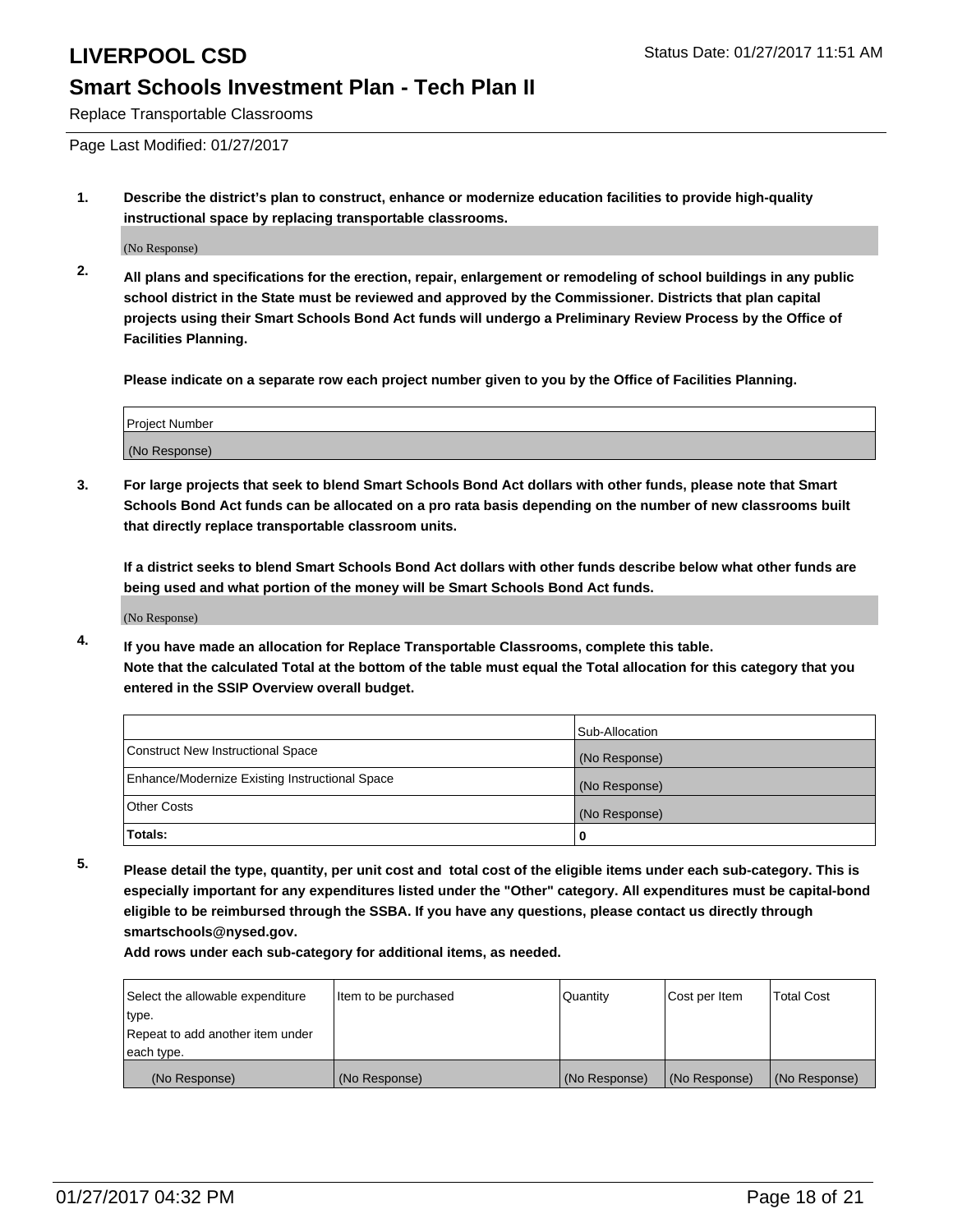High-Tech Security Features

Page Last Modified: 07/29/2016

**1. Describe how you intend to use Smart Schools Bond Act funds to install high-tech security features in school buildings and on school campuses.**

(No Response)

**2. All plans and specifications for the erection, repair, enlargement or remodeling of school buildings in any public school district in the State must be reviewed and approved by the Commissioner. Districts that plan capital projects using their Smart Schools Bond Act funds will undergo a Preliminary Review Process by the Office of Facilities Planning.** 

**Please indicate on a separate row each project number given to you by the Office of Facilities Planning.**

| <b>Project Number</b> |  |
|-----------------------|--|
| (No Response)         |  |

- **3. Was your project deemed eligible for streamlined Review?**
	- Yes
	- $\square$  No
- **4. Include the name and license number of the architect or engineer of record.**

| <sup>1</sup> Name | License Number |
|-------------------|----------------|
| (No Response)     | (No Response)  |

**5. If you have made an allocation for High-Tech Security Features, complete this table. Note that the calculated Total at the bottom of the table must equal the Total allocation for this category that you entered in the SSIP Overview overall budget.**

|                                                      | Sub-Allocation |
|------------------------------------------------------|----------------|
| Capital-Intensive Security Project (Standard Review) | (No Response)  |
| <b>Electronic Security System</b>                    | (No Response)  |
| <b>Entry Control System</b>                          | (No Response)  |
| Approved Door Hardening Project                      | (No Response)  |
| <b>Other Costs</b>                                   | (No Response)  |
| Totals:                                              | 0              |

**6. Please detail the type, quantity, per unit cost and total cost of the eligible items under each sub-category. This is especially important for any expenditures listed under the "Other" category. All expenditures must be capital-bond eligible to be reimbursed through the SSBA. If you have any questions, please contact us directly through smartschools@nysed.gov.**

| Select the allowable expenditure | Item to be purchased | Quantity      | Cost per Item | <b>Total Cost</b> |
|----------------------------------|----------------------|---------------|---------------|-------------------|
| type.                            |                      |               |               |                   |
| Repeat to add another item under |                      |               |               |                   |
| each type.                       |                      |               |               |                   |
| (No Response)                    | (No Response)        | (No Response) | (No Response) | (No Response)     |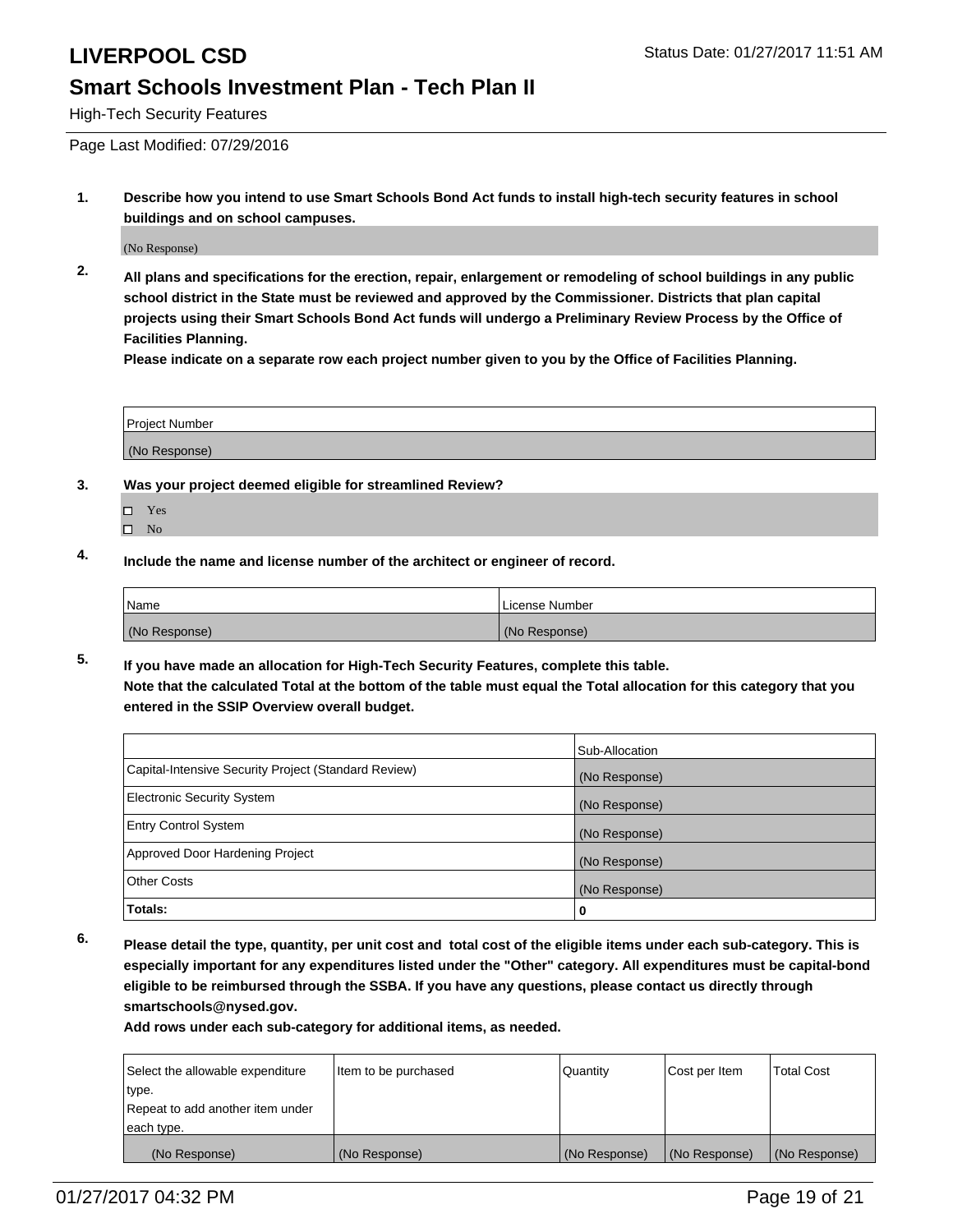# **LIVERPOOL CSD** Status Date: 01/27/2017 11:51 AM **Smart Schools Investment Plan - Tech Plan II**

Report